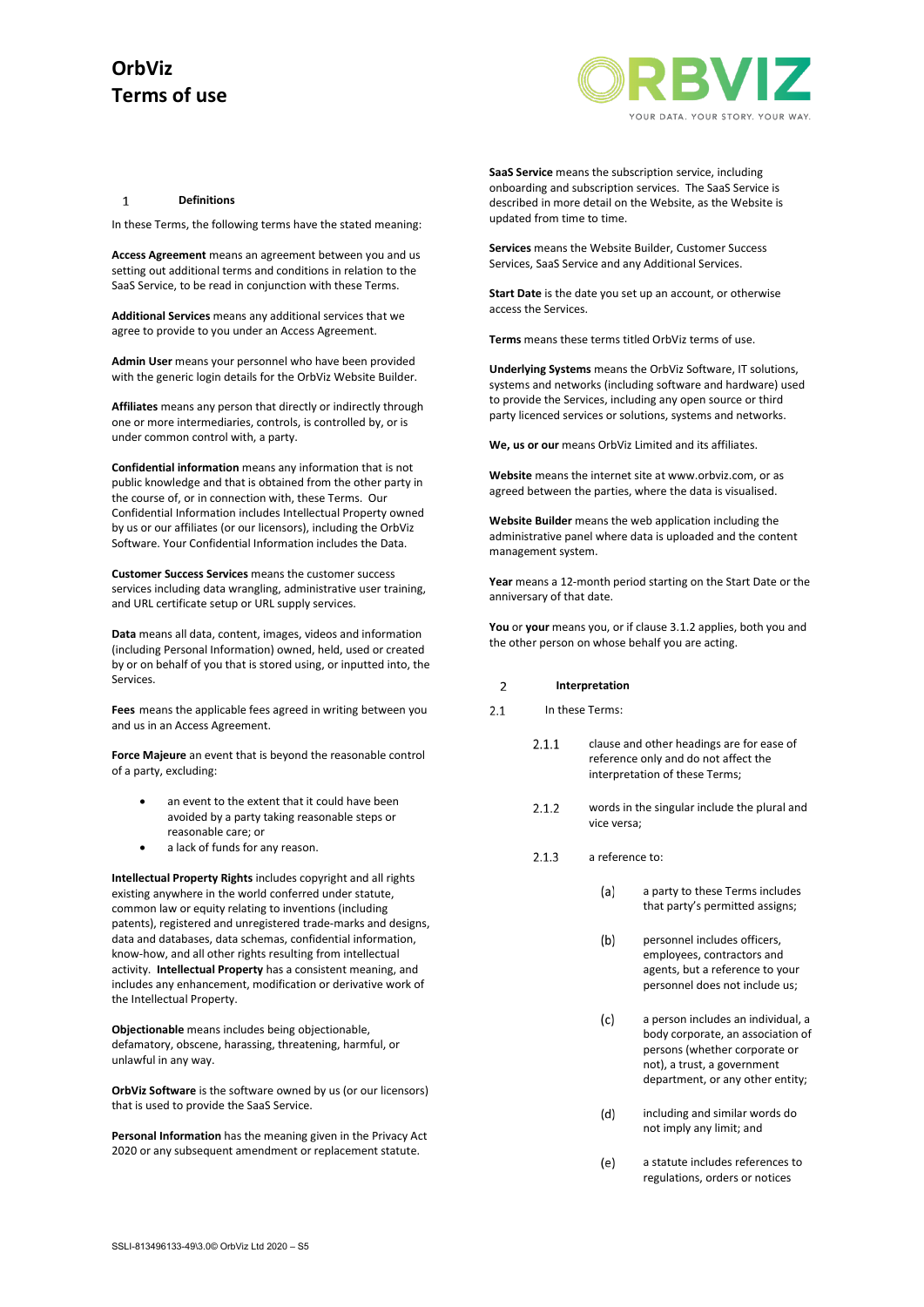

made under or in connection with the statute or regulations and all amendments, replacements or other changes to any of them.

#### 3 **Application of Terms**

- <span id="page-1-0"></span> $3.1$ These Terms apply to your use of the Services. By clicking I agree:
	- you agree to these Terms; and  $3.1.1$
	- $3.1.2$ where your access and use is on behalf of another person (e.g. a company), you confirm that you are authorised to, and do in fact, agree to these Terms on that person's behalf and that, by agreeing to these Terms on that person's behalf, that person is bound by these Terms.
- If you do not agree to these Terms, you are not  $3.2$ authorised to use the Services, and must immediately stop doing so.
- $3.3$ We may change these Terms at any time by notifying you of the change by email or posting a notice on the Website. Unless stated otherwise, any change takes effect from the date set out in the notice. You are responsible for ensuring you are familiar with the latest Terms. By continuing to access and use the Services from the date on which the Terms are changed, you agree to be bound by the changed Terms.
- $3.4$ These Terms were last updated on 31 May 2021.

### **SERVICES**

#### $\overline{4}$ **General**

- $4.1$ We must use reasonable efforts to provide the Services:
	- in accordance with these Terms and New  $4.1.1$ Zealand law;
	- $4.1.2$ exercising reasonable care, skill and diligence; and
	- using suitably skilled, experienced and  $4.1.3$ qualified personnel.

#### $\overline{5}$ **Non-exclusive**

- $5.1$ Our provision of the Services to you is non-exclusive. Nothing in these Terms prevents us from providing the Services to any other person or organisation.
- 6 **Availability**
- $6.1$ Subject to claus[e 6.2,](#page-1-1) we will use reasonable efforts to ensure the SaaS Service is available during normal business hours in New Zealand. However, it is possible that on occasion the SaaS Service may be unavailable to permit maintenance or other development activity to take place, or in the event of Force Majeure. We will use reasonable efforts to notify you by email in advance with details of any unavailability.
- <span id="page-1-1"></span> $6.2$ Through the use of web services and APIs, the SaaS Service interoperates with a range of third party service features. We do not make any warranty or representation on the availability of those features. Without limiting the previous sentence, if a third party feature provider ceases to provide that feature or ceases to make that feature available on reasonable terms, we may cease to make available that feature to you. To avoid doubt, if we exercise our right to cease the availability of a third party feature, you are not entitled to any refund, discount or other compensation.

#### $\overline{7}$ **Additional Services**

- $7.1$ We may, from time to time, make available additional services to supplement the SaaS Service.
- $7.2$ At the your request, and subject to you paying the applicable Fees (and any additional fee set out in an Access Agreement), we may agree to provide to you with Additional Services in accordance with these Terms and as set out in an Access Agreement.

## <span id="page-1-2"></span>**YOUR OBLIGATIONS**

#### 8 **General use**

- $8.1$ You and your personnel must:
	- $8.1.1$ use the Services in accordance with these Terms solely for:
		- $(a)$ your own internal business purposes; as per any Access Agreement or for public conveyance of the Data; and
		- $(b)$ lawful purposes
	- $8.1.2$ not resell or make available the Services to any third party, or otherwise commercially exploit the Services, unless otherwise agreed in any Access Agreement.

#### <span id="page-1-3"></span>9 **Access conditions**

When accessing the SaaS Service, you and your  $9.1$ personnel must: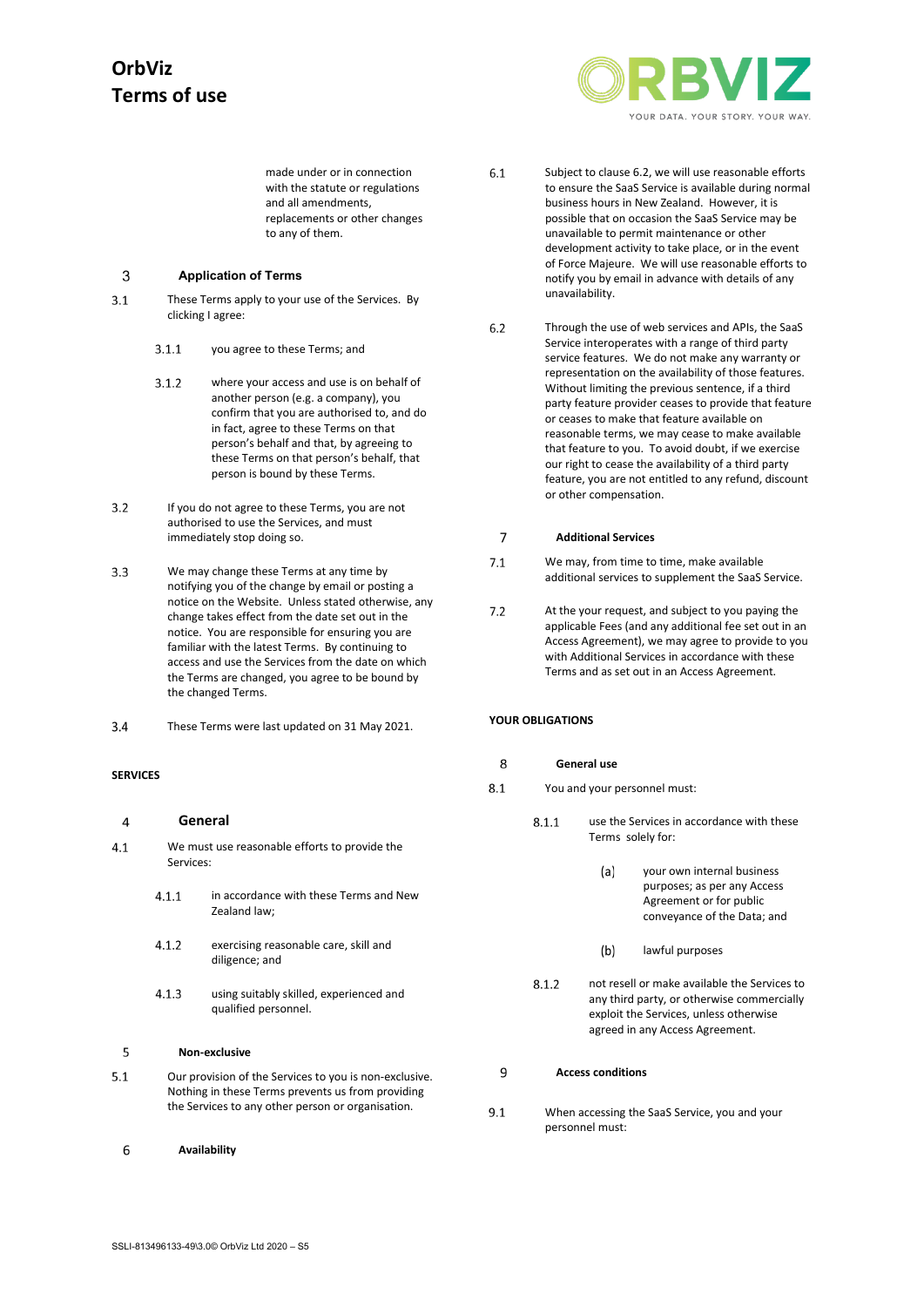YOUR DATA, YOUR STORY, YOUR WAY

- $9.1.1$ not impersonate another person or misrepresent authorisation to act on behalf of others or us;
- $9.1.2$ not attempt to undermine the security or integrity of the Underlying Systems;
- $9.1.3$ not attempt to copy, recreate or reverse engineer the Services;
- $9.1.4$ not use, or misuse, the SaaS Service in any way which may impair the functionality of the Underlying Systems or impair the ability of any other user to use the SaaS Service;
- $9.1.5$ not attempt to view, access or copy any material or data other than:
	- $(a)$ that which you are authorised to access; and
	- $(b)$ to the extent necessary for you and your personnel to use the SaaS Service in accordance with these Terms;
- $9.1.6$ neither use the SaaS Service in a manner, nor transmit, input or store any Data, that breaches any third party right (including Intellectual Property Rights and privacy rights) or is Objectionable, knowingly incorrect or misleading; and
- $9.1.7$ comply with any terms of use on the Website, as updated from time to time by us.

#### 10 **Personnel**

- $10.1$ Without limiting clause[s 8](#page-1-2) and [9,](#page-1-3) no individual other than your personnel may access or use the SaaS Service unless otherwise agreed in an Access Agreement.
- $10.2$ You may authorise any member of your personnel to be an Admin User, in which case you will provide us with the Admin User's name and email address so that we can notify users of changes to the Services as required.
- 10.3 You must procure each Admin User's compliance with clause[s 8](#page-1-2) and [9](#page-1-3) and any other reasonable condition notified by us to you.
- 10.4 A breach of these Terms by your personnel (including, to avoid doubt, an Admin User) is deemed to be a breach of these Terms by you.

#### 11 **Authorisations**

<span id="page-2-0"></span> $111$ You are responsible for procuring all licences, authorisations and consents required for you and your personnel to use the Services, including to use, store and input Data into, and process and distribute Data through, the Services, to the public or for internal business purposes.

- 11.2 If you make the Data publicly available through the Services, you warrant that:
	- 11.2.1 you have complied with clause[s 11.1](#page-2-0) and  $12.2$ ; or
	- $11.2.2$ the Data does not contain any Personal Information.

## **DATA**

#### $12$ **Our access to Data**

- <span id="page-2-2"></span>You acknowledge that:  $12.1$ 
	- 12.1.1 We will require access to the Data to exercise our rights and perform our obligations under these Terms; and
	- $12.1.2$ to the extent that this is necessary but subject to clause [26](#page-4-0) and [27,](#page-4-1) we may authorise a member or members of our personnel to access the Data for this purpose.
- <span id="page-2-1"></span> $12.2$ You must arrange all consents and business approvals both that are necessary for us to access the Data as described in claus[e 12.1](#page-2-2) and to make the data publicly available through the Website.
- $12.3$ If Data is to be used in a public website, you warrant that the Data does not contain Personal Information.

#### 13 **Analytical Data**

- <span id="page-2-3"></span>13.1 You acknowledge and agree that:
	- 13.1.1 We may:
		- $(a)$ use Data and information about you and your end users' use of the Services to generate anonymised and aggregated statistical and analytical data (**Analytical Data**); and
		- $(b)$ use Analytical Data for our internal research and product development purposes and to conduct statistical analysis and identify trends and insights; and
		- use the insights to describe the  $(c)$ benefits of the Services to customers prospective customers.
- our rights under claus[e 13.1](#page-2-3) above will survive 13.2 termination of these Terms; and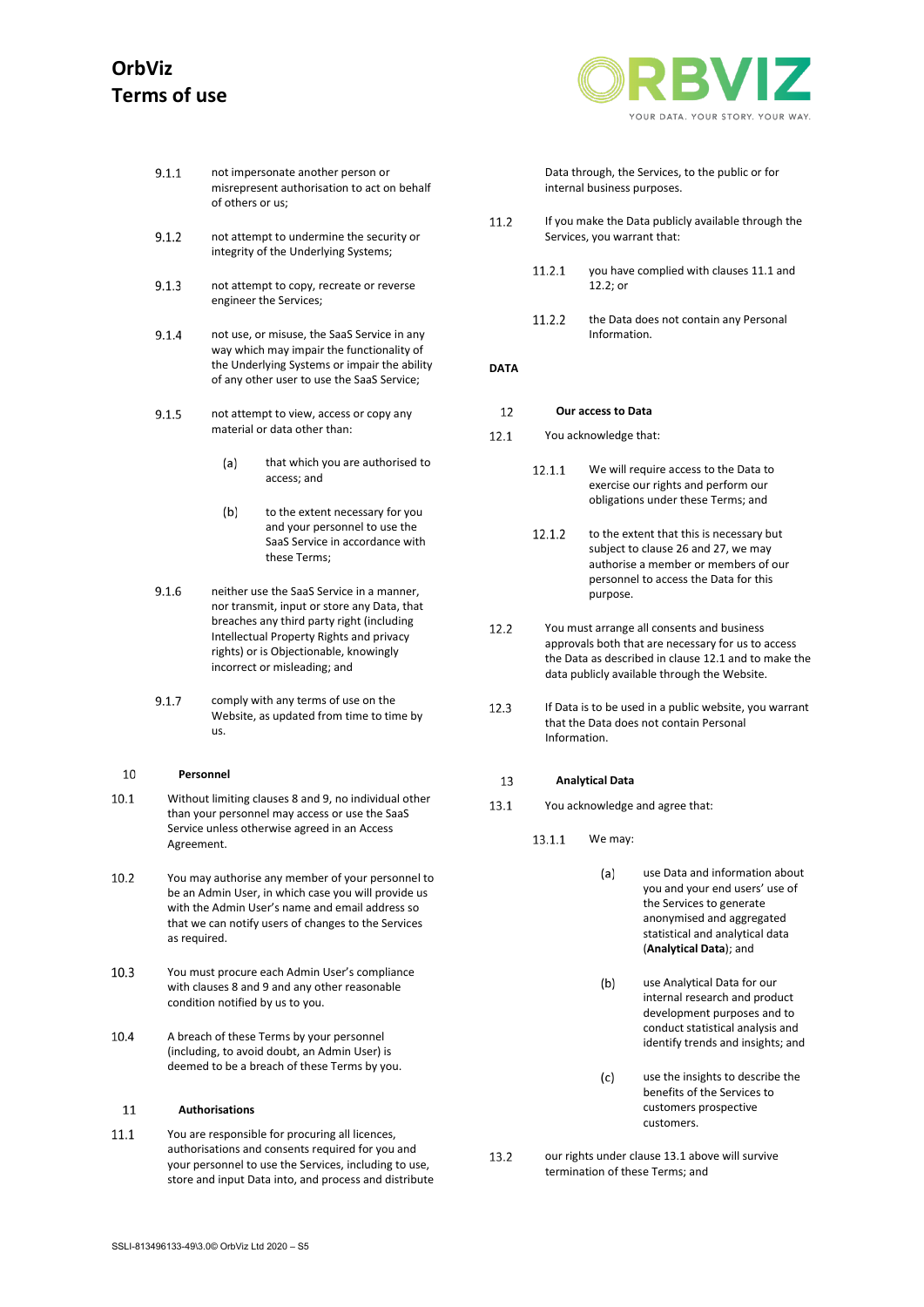

13.3 title to, and all Intellectual Property Rights in, Analytical Data is and remains our property.

#### <span id="page-3-4"></span>14 **Agent**

- 14.1 You acknowledge and agree that to the extent Data contains Personal Information, in collecting, holding and processing that information through the Services, we are acting as your agent for the purposes of the Privacy Act 2020 and any other applicable privacy law.
- $14.2$ You must obtain all necessary consents from the relevant individual to enable us to collect, use, hold and process that information in accordance with these Terms.

#### 15 **Backups of Data**

15.1 While we will take standard industry measures to back up all Data and settings stored using the Services, you agree to keep a separate back-up copy of all Data uploaded by you onto the SaaS Service.

#### 16 **International storage of Data**

16.1 You agree that we may store Data (including any Personal Information) in secure servers in Australia or New Zealand and may access that Data (including any Personal Information) in Australia and New Zealand from time to time.

#### <span id="page-3-2"></span>17 **Indemnity**

17.1 You indemnify us against any liability, claim, proceeding, cost, expense (including the actual legal fees charged by our solicitors) and loss of any kind arising from any actual or alleged claim by a third party that any Data infringes the rights of that third party (including Intellectual Property Rights and privacy rights) or that the Data is Objectionable, incorrect or misleading.

## **FEES**

- 18 **Fees**
- 18.1 You must pay us the Fees.

#### 19 **Invoicing and payment**

- 19.1 We will provide you with valid GST tax invoices monthly in advance for the Fees due in the following month.
- 19.2 The Fees exclude GST, which you must pay on taxable supplies under these Terms.
- 19.3 You must pay the Fees:
	- 19.3.1 by the 20th of the month following the date of invoice; and

19.3.2 electronically in cleared funds without any set off or deduction.

#### 20 **Overdue amounts**

20.1 We may charge interest on overdue amounts. Interest will be calculated from the due date to the date of payment (both inclusive) at an annual percentage rate of 5% per annum, charged monthly.

#### <span id="page-3-5"></span> $21$ **Increases**

- <span id="page-3-0"></span> $21.1$ We may increase the Fees once each Year at the end of each annual term and will provide notice of the increase in the rollover notification with at least 60 days' notice.
- 21.2 In addition to Claus[e 21.1,](#page-3-0) if at any time, your and/or your users' use of the SaaS Service exceeds the agreed storage or bandwidth parameters then we reserve the right to increase the applicable Fees for the additional costs of meeting your increased needs. Where your or your users' use of the SaaS Service exceeds the agreed parameters, we may recommend the purchase of Additional Services to accommodate your increased usage of the SaaS Service.
- $21.3$ If you do not wish to pay the increased Fees, you may terminate these Terms on no less than 14 days' notice, provided the notice is received by us before the effective date of the Fee increase. If you do not terminate these Terms in accordance with this clause, you are deemed to have accepted the increased Fees for the roll-over term.

## <span id="page-3-3"></span>**INTELLECTUAL PROPERTY**

#### $22$ **Ownership**

- $22.1$ Subject to claus[e 22.2,](#page-3-1) title to, and all Intellectual Property Rights in, the Services, the Website, the Website Builder and all Underlying Systems is and remains our property. You must not contest or dispute that ownership, or the validity of those Intellectual Property Rights.
- <span id="page-3-1"></span>22.2 Title to, and all Intellectual Property Rights in, the Data (as between the parties) remains your property. You grant us a worldwide, non-exclusive, fully paid up, transferable, irrevocable licence to use, store, copy, modify, make available and communicate the Data for any purpose in connection with the exercise of our rights and performance of our obligations in accordance with these Terms.

#### $23$ **Know-how**

23.1 To the extent not owned by us, you grant us a royalty-free, transferable, irrevocable and perpetual licence to use for our own business purposes, any know-how, techniques, ideas, methodologies, and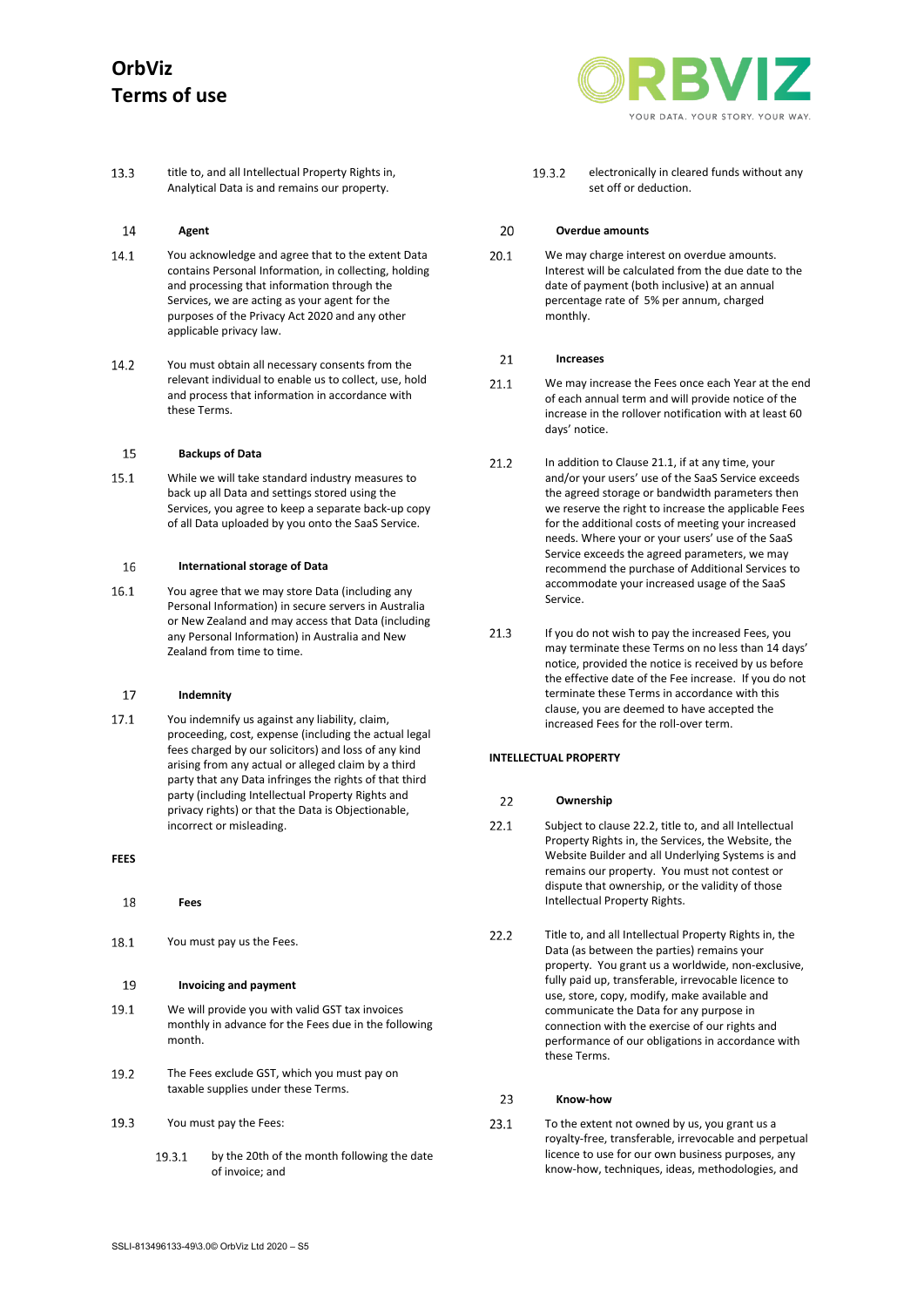similar Intellectual Property used by us in the provision of the Services.

#### <span id="page-4-6"></span>24 **Feedback**

- 24.1 If you provide us with ideas, comments or suggestions relating to the Services or Underlying Systems (together **Feedback**):
	- 24.1.1 all Intellectual Property Rights in that feedback, and anything created as a result of that feedback (including new material, enhancements, modifications or derivative works), are owned solely by us; and
	- 24.1.2 we may use or disclose the feedback for any purpose.

#### <span id="page-4-7"></span>25 **Third party sites and material**

You acknowledge that the SaaS Service may link to 25.1 third party websites or feeds that are connected or relevant to the SaaS Service. Any link from the SaaS Service does not imply our endorsement, approval or recommendation of, or responsibility for, those websites or feeds or their content or operators. To the maximum extent permitted by law, we exclude all responsibility or liability for those websites or feeds.

### **CONFIDENTIALITY**

#### <span id="page-4-0"></span>26 **Security**

- <span id="page-4-3"></span><span id="page-4-2"></span>26.1 Each party must, unless it has the prior written consent of the other party:
	- 26.1.1 keep confidential at all times the Confidential Information of the other party;
	- 26.1.2 effect and maintain adequate security measures to safeguard the other party's Confidential Information from unauthorised access or use; and
	- 26.1.3 disclose the other party's Confidential Information to its personnel or professional advisors on a 'need to know' basis only and, in that case, ensure that any personnel or professional advisor to whom it discloses the other party's Confidential Information is aware of, and complies with, the provisions of clause[s 26.1.1](#page-4-2) an[d 26.1.2.](#page-4-3)

#### <span id="page-4-1"></span>27 **Permitted disclosure**

- 27.1 The obligation of confidentiality in claus[e 26](#page-4-0) does not apply to any disclosure or use of Confidential Information:
	- $2711$ for the purpose of performing a party's obligations or exercising a party's rights under these Terms;



- 27.1.2 required by law (including under the rules of any stock exchange);
- 27.1.3 which is publicly available through no fault of the recipient of the Confidential Information or its personnel;
- $2714$ which was rightfully received by a party from a third party without restriction and without breach of any obligation of confidentiality; or
- 27.1.5 by us if required as part of a bona fide sale of our business (assets or shares, whether in whole or in part) to a third party, provided that we enter into a confidentiality agreement with the third party on terms no less restrictive than this claus[e 27.](#page-4-1)

### **WARRANTIES**

#### 28 **Mutual warranties**

28.1 Each party warrants that it has full power and authority to enter into and perform its obligations under these Terms.

#### 29 **No implied warranties**

- <span id="page-4-5"></span>29.1 To the maximum extent permitted by law:
	- 29.1.1 our warranties are limited to those set out in these Terms, and all other conditions, guarantees or warranties whether expressed or implied by statute or otherwise (including any warranty under Part 3 of the Contract and Commercial Law Act 2017) are expressly excluded and, to the extent that they cannot be excluded, liability for them is limited to NZD\$1,000.00; and
	- 29.1.2 we make no representation concerning the quality of the Services and do not promise that the Services will:
		- meet you requirements or be  $(a)$ suitable for a particular purpose, including that the use of the Services will fulfil or meet any of your statutory roles or responsibilities; or
		- $(b)$ be secure, free of viruses or other harmful code, uninterrupted or error free.

#### <span id="page-4-4"></span>30 **Consumer Guarantees Act**

 $30.1$ You agree and represent that you are acquiring the Services, and accepting these Terms, for the purposes of trade. The parties agree that: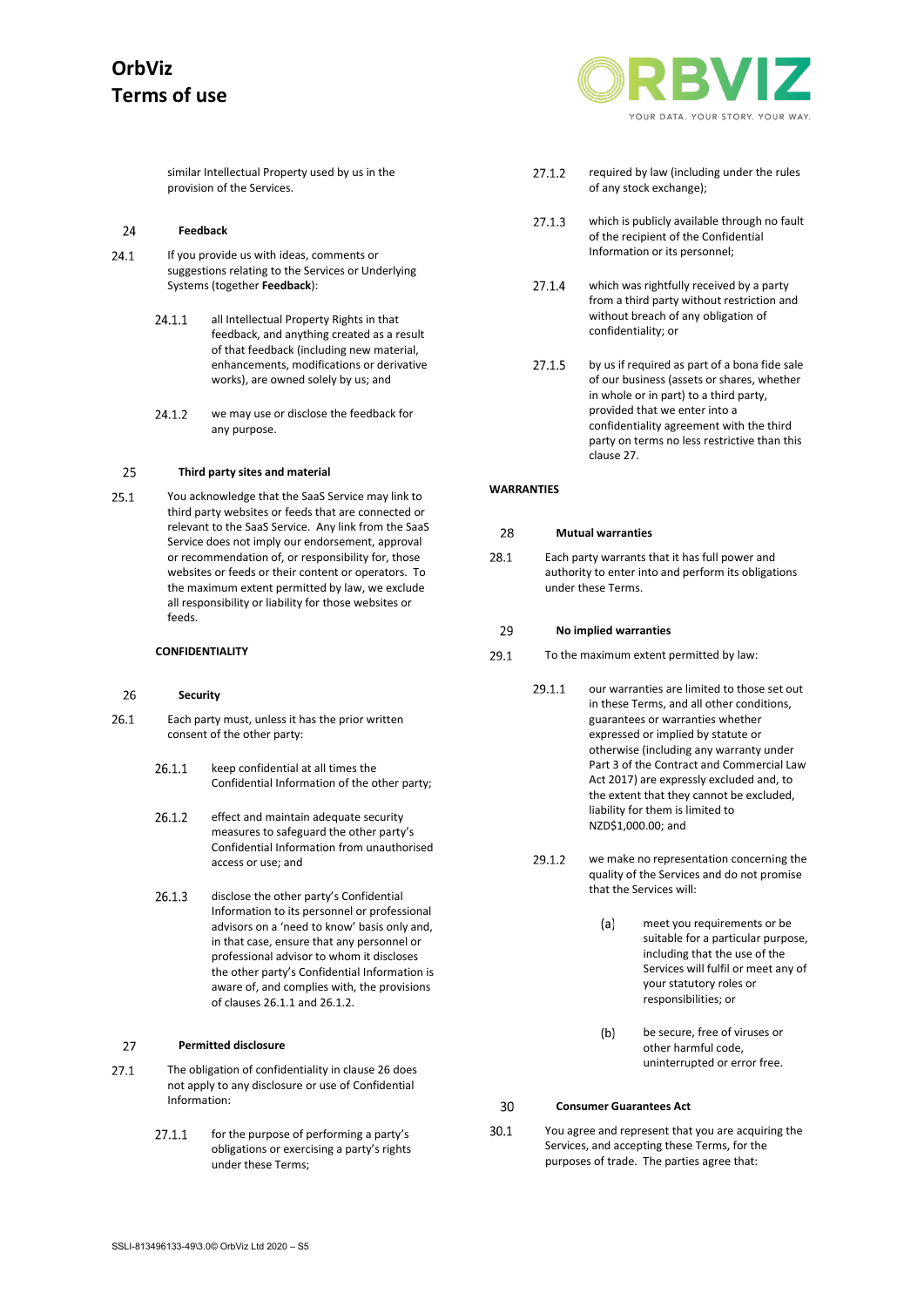- 30.1.1 to the maximum extent permissible by law, the Consumer Guarantees Act 1993 and any other applicable consumer protection legislation does not apply to the supply of the Services or these Terms; and
- $30.1.2$ it is fair and reasonable that the parties are bound by this claus[e 30.](#page-4-4)

#### 31 **Limitation of remedies**

- $31.1$ Where legislation or rule of law implies into these Terms a condition or warranty that cannot be excluded or modified by contract, the condition or warranty is deemed to be included in these Terms. However, our liability for any breach of that condition or warranty is limited, at our option, to:
	- $31.1.1$ supplying the Services again; and/or
	- 31.1.2 paying the costs of having the Services supplied again.

### <span id="page-5-1"></span>**LIABILITY**

#### 32 **Maximum liability**

<span id="page-5-0"></span> $32.1$ Our maximum aggregate liability under or in connection with these Terms or relating to the Services, whether in contract, tort (including negligence), breach of statutory duty or otherwise, must not in any Year exceed an amount equal to the Fees paid by you under these Terms in the previous Year (which in the first Year is deemed to be the total Fees paid by you from the Start Date to the date of the first event giving rise to liability). The cap in this clause [32.1](#page-5-0) includes the cap set out in claus[e 29.1.1.](#page-4-5)

#### <span id="page-5-2"></span>33 **Unrecoverable loss**

- 33.1 Neither party is liable to the other under or in connection with these Terms or the Services for any:
	- 33.1.1 loss of profit, revenue, savings, business, use, data (including Data), and/or goodwill; or
	- 33.1.2 consequential, indirect, incidental or special damage or loss of any kind.

#### <span id="page-5-5"></span>34 **Unlimited liability**

- <span id="page-5-3"></span>34.1 Clause[s 32](#page-5-1) an[d 33](#page-5-2) do not apply to limit our liability under or in connection with the Agreement for:
	- 34.1.1 personal injury or death;
	- 34.1.2 fraud or wilful misconduct; or
	- 34.1.3 a breach of clause [26](#page-4-0) o[r 27.](#page-4-1)



- 34.2 Claus[e 33](#page-5-2) does not apply to limit your liability:
	- 34.2.1 to pay the Fees;
		- 34.2.2 under the indemnity in claus[e 17;](#page-3-2) or
		- 34.2.3 for those matters stated in claus[e 34.1.](#page-5-3)

#### <span id="page-5-6"></span>35 **No liability for other's failure**

35.1 Neither party will be responsible, liable, or held to be in breach of these Terms for any failure to perform its obligations under these Terms or otherwise, to the extent that the failure is caused by the other party failing to comply with its obligations under these Terms, or by the negligence or misconduct of the other party or its personnel.

#### 36 **Mitigation**

36.1 Each party must take reasonable steps to mitigate any loss or damage, cost or expense it may suffer or incur arising out of anything done or not done by the other party under or in connection with these Terms.

### **TERM, TERMINATION AND SUSPENSION**

#### 37 **Duration**

- $371$ Unless terminated under clauses 37 or [38,](#page-5-4) these Terms and your right to access the SaaS Service:
	- 37.1.1 start on the Start Date; and
	- 3712 unless otherwise agreed in any Access Agreement, continue for successive terms of 12 months from the Start Date unless a party gives at least 30 days' notice that these Terms will terminate on the expiry of the current subscription term.

#### <span id="page-5-4"></span>38 **Other Termination rights**

- 38.1 Either party may, by notice to the other party, immediately terminate the Agreement if the other party:
	- 38.1.1 at the end of the Customer Success Services, decides that the Data is not fit for purpose or of a sufficient quality to be suitable for implementation of the SaaS Service;
	- 38.1.2 breaches any material provision of these Terms and the breach is not:
		- remedied within 10 days of the  $(a)$ receipt of a notice from the first party requiring it to remedy the breach; or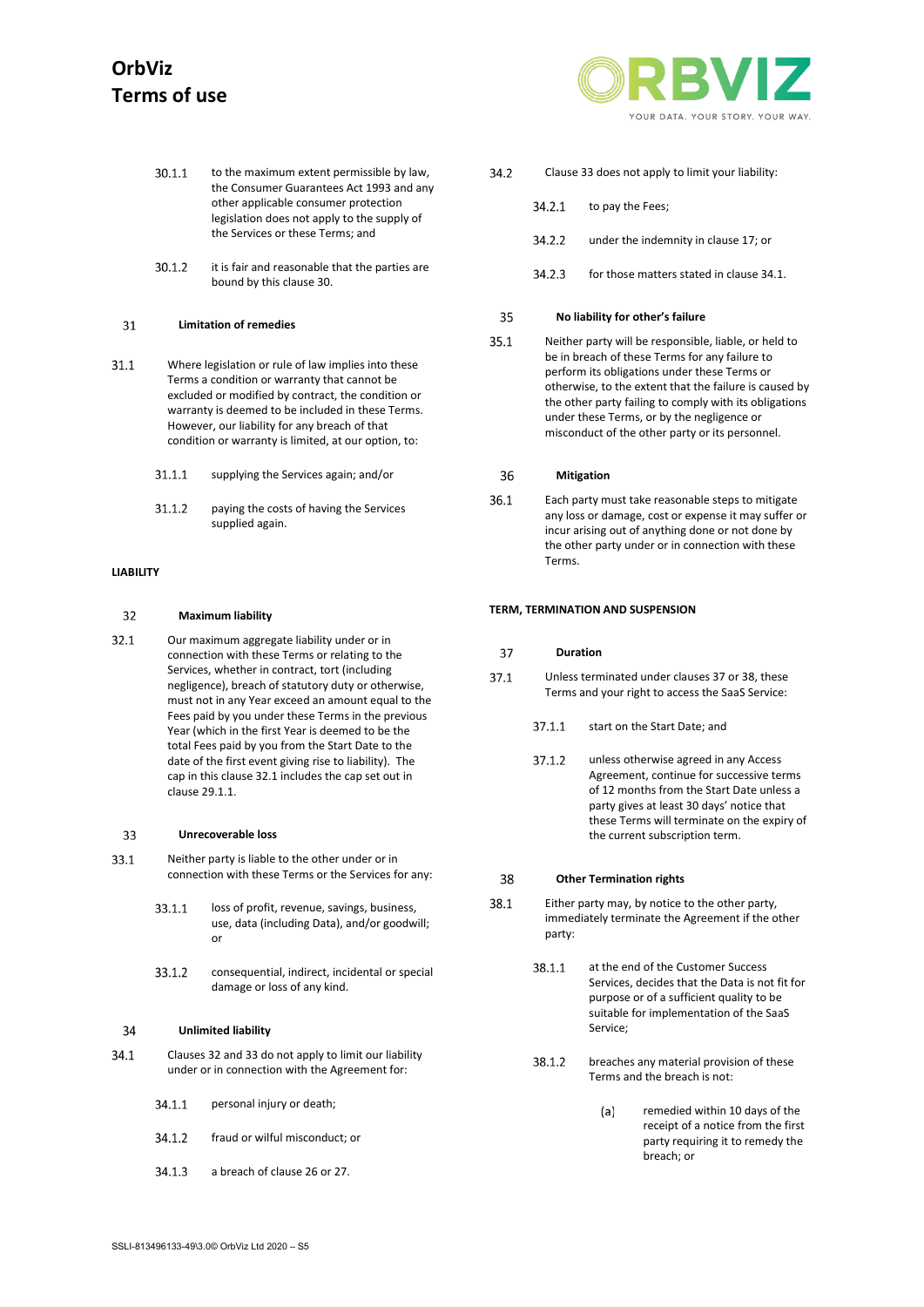

- $(b)$ capable of being remedied;
- 38.1.3 becomes insolvent, liquidated or bankrupt, has an administrator, receiver, liquidator, statutory manager, mortgagee's or chargee's agent appointed, becomes subject to any form of insolvency action or external administration, or ceases to continue business for any reason; or
- 38.1.4 is unable to perform a material obligation under these Terms for 30 days or more due to Force Majeure.

#### <span id="page-6-2"></span>39 **Consequences of termination**

- 39.1 Termination of these Terms does not affect either party's rights and obligations that accrued before that termination.
- 39.2 On termination of these Terms, you must pay all Fees for Services including any outstanding for the current annual subscription.
- 39.3 Except to the extent that a party has ongoing rights to use Confidential Information, at the other party's request following termination of these Terms and subject to claus[e 39.4,](#page-6-0) a party must promptly return to the other party or destroy all Confidential Information of the other party that is in the first party's possession or control.
- <span id="page-6-1"></span><span id="page-6-0"></span>39.4 At any time prior to one month after the date of termination, you may request:
	- 39.4.1 a copy of any Data stored using the SaaS Service, provided that you pay the our reasonable costs of providing that copy. On receipt of that request, we must provide a copy of the Data in a common electronic form. We do not warrant that the format of the Data will be compatible with any software; and/or
	- 39.4.2 deletion of the Data stored using the SaaS Service, in which case we must use reasonable efforts to promptly delete that Data.
- 39.5 To avoid doubt, we are not required to comply with claus[e 39.4.1](#page-6-1) to the extent that you previously requested deletion of the Data.

#### <span id="page-6-3"></span>40 **Obligations continuing**

40.1 Clauses which, by their nature, are intended to survive termination of these Terms, including clause[s 17,](#page-3-2) [22,](#page-3-3) [24,](#page-4-6) [25,](#page-4-7) [26,](#page-4-0) [27,](#page-4-1) [32,](#page-5-1) [33,](#page-5-2) [34,](#page-5-5) [35,](#page-5-6) [39,](#page-6-2) [40,](#page-6-3)  [43,](#page-6-4) [44](#page-6-5) and [45,](#page-6-6) continue in force.

#### <span id="page-6-7"></span>41 **Rights to restrict or suspend**

41.1 Without limiting any other right or remedy available to us, we may restrict or suspend your or your

customers access to the SaaS Service (either the administrative login and/or the resulting website(s), and/or delete, edit or remove the relevant Data if we consider that you (including any of your personnel) have:

- $41.1.1$ undermined, or attempted to undermine, the security or integrity of the SaaS Service or any Underlying Systems;
- $41.1.2$ used, or attempted to use, the SaaS Service:
	- for improper purposes; or  $(a)$
	- $(b)$ in a manner, other than for normal operational purposes, that materially reduces the operational performance of the SaaS Service;
- $41.1.3$ transmitted, inputted or stored any Data that breaches or may breach these Terms or any third party right (including Intellectual Property Rights and privacy rights), or that is or may be Objectionable, incorrect or misleading;
- 41.1.4 failed to pay the Fees in accordance with these Terms or an Access Agreement; or
- 41.1.5 otherwise materially breached these Terms.

#### 42 **Process**

- 42.1 We must notify you where we restricts or suspends your access, or delete, edit or remove Data, under claus[e 41.](#page-6-7)
- 42.2 Claus[e 39.4.1](#page-6-1) will not apply to the extent that it relates to Data deleted or removed under clause [41.](#page-6-7)

### <span id="page-6-4"></span>**DISPUTES**

#### 43 **Good faith negotiations**

43.1 Before taking any court action, a party must use best efforts to resolve any dispute under, or in connection with, these Terms through good faith negotiations.

#### <span id="page-6-5"></span>44 **Obligations continue**

Each party must, to the extent possible, continue to 44.1 perform its obligations under these Terms even if there is a dispute.

#### <span id="page-6-6"></span>45 **Right to seek relief**

45.1 This claus[e 45](#page-6-6) does not affect either party's right to seek urgent interlocutory and/or injunctive relief.

## **GENERAL**